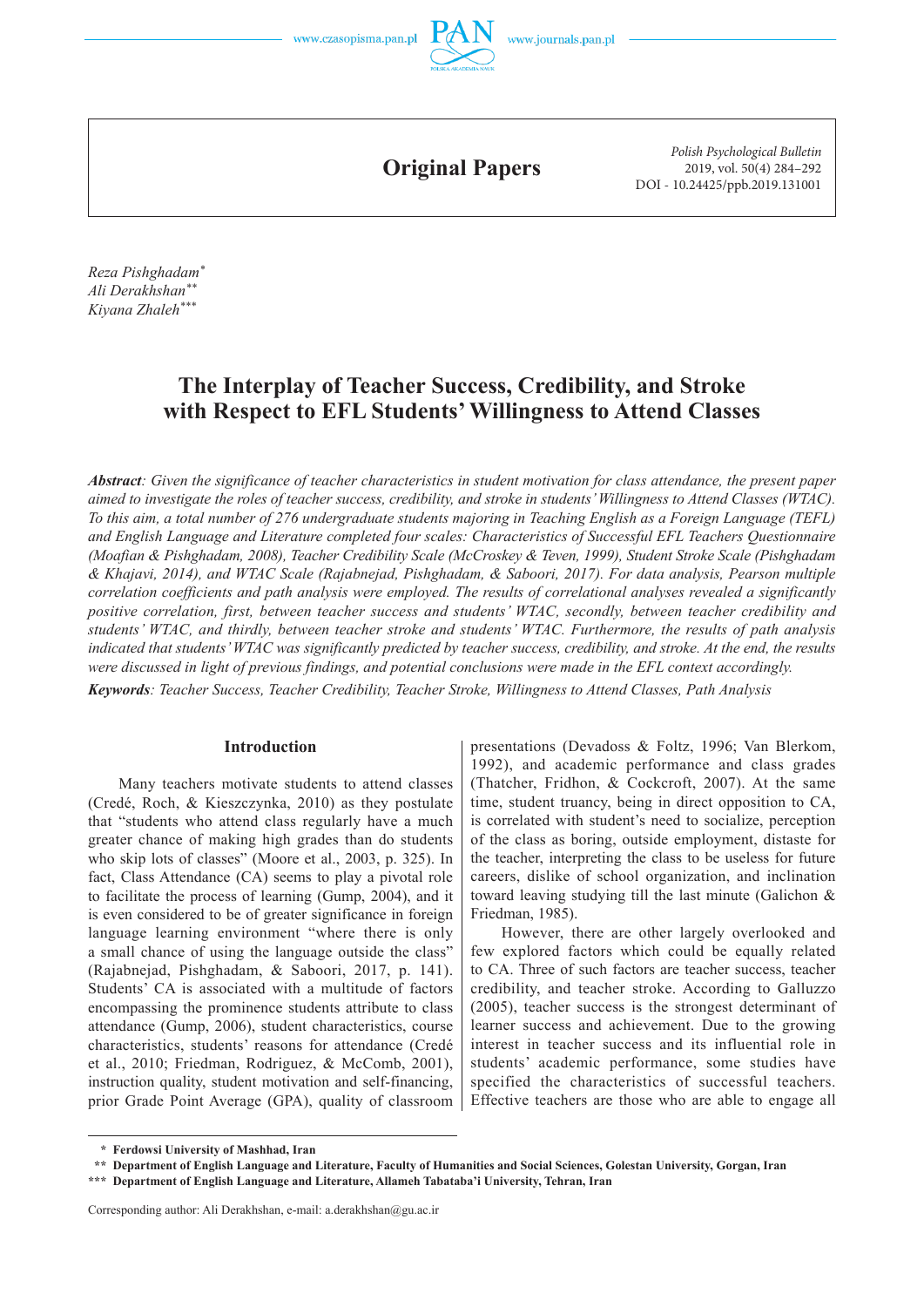

285 *The Interplay of Teacher Success, Credibility, and Stroke with Respect to EFL Students' Willingness to Attend Classes*

students in class activities (Elizabeth, May, & Chee, 2008), be accessible to students outside of class, be caring and knowledgeable in the subject matter (Demmon-Berger, 1986), and notice all students (Moafian & Pishghadam, 2009). These characteristics of successful teachers are closely associated with the constructs of teacher credibility and stroke. Instructor credibility refers to "the attitude of a receiver which references the degree to which a source is seen to be believable" (McCroskey, 1998, p. 80). Due to the influential role that teacher credibility may have on students, some studies have examined teacher credibility in relation to factors such as student motivation and affective learning (Frymier & Thompson, 1992; Pogue & AhYun, 2006; Zhang, 2009), student learning outcomes (Gray, Anderman, & O'Connell, 2011; Schrodt et al., 2009), and student respect for a teacher (Martinez-Egger & Powers, 2007). However, to date, no study has investigated the association between teacher credibility and students' CA.

Besides, teacher stroke, as a crucial element of teacher care, refers to the teacher's recognition of the student (Pishghadam, Naji Meidani, & Khajavi, 2015). Despite its prominence, to our knowledge, only one study has been conducted to date investigating the extent to which learner achievement and Willingness to Attend the Classes (WTAC) are affected by teacher stroke (Rajabnejad et al., 2017). Moreover, given the close association that exists among different teacher characteristics, a study was conducted by Pishghadam and Karami (2017) to investigate the roles of teachers' stroking and credibility in their success in class. Their results indicated that teacher credibility and stroke were both significantly associated with teacher effectiveness in a positive way.

All in all, despite the myriads of studies which considered various factors impacting student CA, a review of the related literature indicated that no empirical study has explored the simultaneous effects of teacher success, credibility, and stroke on students' WTAC. Hence, the current study intended to narrow the mentioned gap in the literature through examining the interplay of success, credibility, and stroke of English as a Foreign Language (EFL) teachers in relation to EFL students' WTAC.

# **Literature Review**

#### **Teacher Success**

Teachers are considered as the most crucial element of any educational system. In other words, the effectiveness of any educational system rests on the success of its teachers (Pishghadam, Baghaei, & Shahriari Ahmadi, 2011). In the same vein, teacher effectiveness is assumed to play a pivotal role in students' academic accomplishments (Sanders & Rivers, 1996). Based on this reasoning, a myriad of research has been done to reveal and define characteristics of successful teachers.

The American Association of School Administrators (AASA) classified characteristics of effective teachers into two groups: management and instructional characteristics and personal characteristics. Generally, AASA distinguished effective teachers as being good

managers, utilizing systematic, yet diverse, instructional techniques, setting high expectations for students and themselves, having thorough knowledge of the subject matter, attending to students' needs, having high perceptions of their own efficacy, attuning instruction to students' needs, being accessible outside the class, and being inventive, adaptable, and avid (Demmon-Berger, 1986).

Brosh (1996), who considered language teacher effectiveness as facilitating classroom communication, identified characteristics of the effective language teacher as teacher's grasp of the subject matter, capacity to explain, clarify, and arouse motivation in learners, fair behavior toward all students, and accessibility to students. Additionally, Campbell, Kyriakides, Muijs, and Robinson (2004) distinguished effective teachers as those who are competent at managing the classroom, are knowledgeable in their field, and expose learners to sufficient amounts of instruction and input.

Similarly, Stronge (2007) delineated characteristics of effective teachers which are teacher as person, classroom management and organization, planning and organizing for instruction, implementing instruction, and monitoring student progress and potential. Hiebert, Morris, Berk, and Jansen (2007) referred to successful teachers as those who attempt to ameliorate learning and teaching conditions, reflect on the influence of instruction on students' learning, and set and subsequently assess learning goals for learners.

Teacher success has been associated with various factors including school effectiveness (Ellett & Teddlie, 2003), teachers' career decisions (Johnson & Birkeland, 2003), student learning and achievement (Heck, 2009; Palardy & Rumberger, 2008), and teacher critical thinking (Birjandi & Bagherkazemi, 2010). Furthermore, an emerging literature have shed light on the typically overlooked influence of teacher effectiveness on student CA. For one, utilizing longitudinal data on learners and teachers, Gershenson (2016) examined teacher impacts on primary school learners, revealing that teachers have remarkable influence on student absenteeism. As another example, Liu and Loeb (2017) measured teachers' effects on middle and high school pupils' CA and then linked this measure to leaners' long-term outcomes. They found that teachers adding high value to attendance has a stronger influence on students' probability of finishing high school than teachers who consider high significance for achievement. Additionally, they reported considerable variation across teachers in their ability to increase CA. Consequently, in order to enrich this fledgling literature to reach more solid and generalizable findings, we extend this line of research through inspecting the impact of teacher success on EFL students' WTAC in the context of Iran.

# **Teacher Credibility**

Aristotle categorized the means of persuasion into three components of logos (the logic utilized to substantiate a claim), pathos (the motivational or emotional appeals), and ethos (the source's credibility) (Thweatt  $\&$ McCroskey, 1996). Source credibility or ethos, specifically,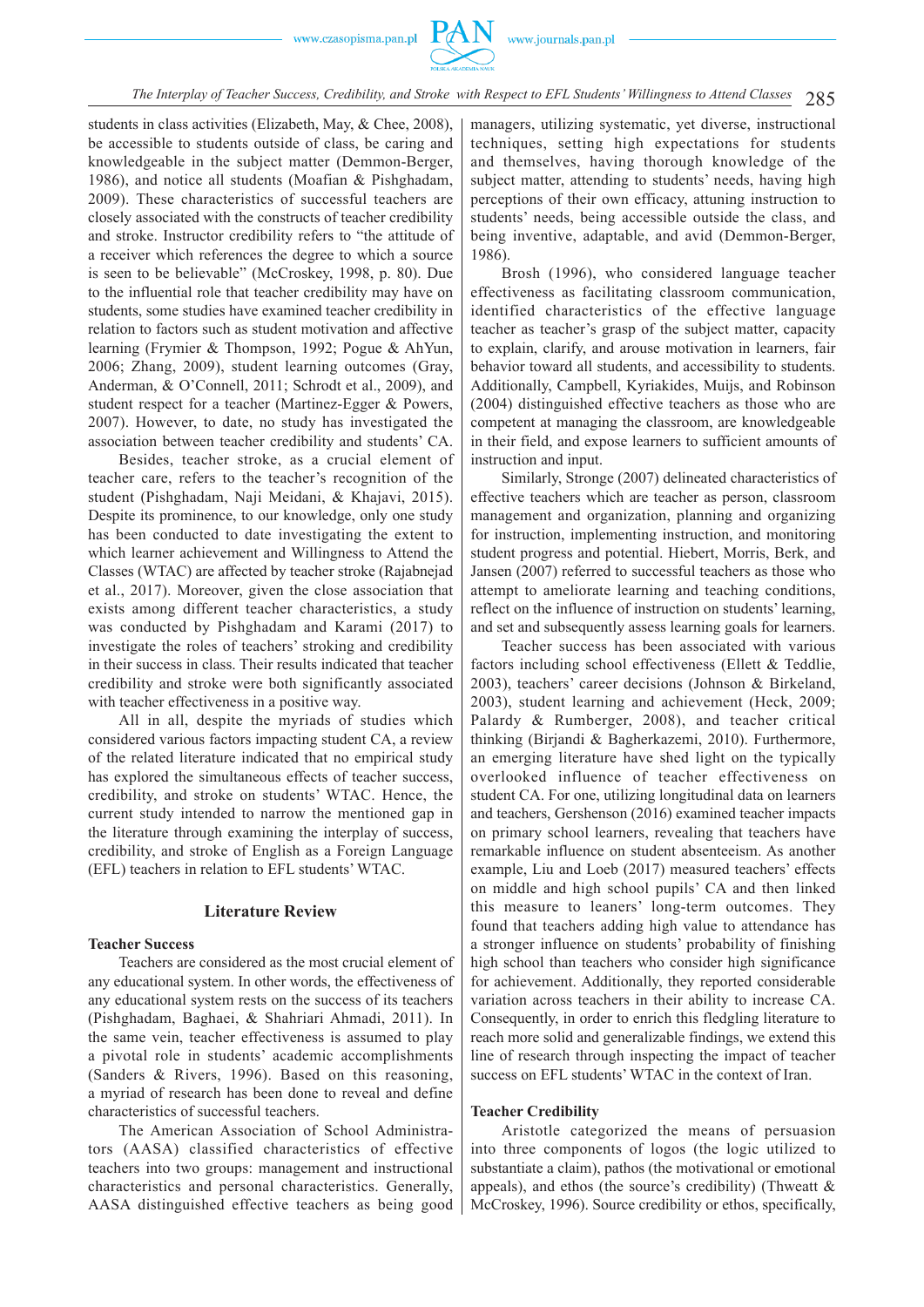

# 286 *Reza Pishghadam, Ali Derakhshan, Kiyana Zhaleh*

signifies individual's degree of reliability as perceived by others (McCroskey, 1998), which is highly influential in persuasive discourse (McCroskey, 1997). Aristotle divided source credibility into three categories of intelligence, goodwill, and character (McCroskey & Teven, 1999). In the same way, Hovland, Janis, and Kelley (1953) classified source credibility into three elements of trustworthiness, expertness, and intention toward the receiver.

Extending the concept of source credibility to education, teacher credibility is defined as the teacher's degree of trustworthiness perceived by the student (McCroskey, 1998, p. 80). McCroskey, Holdridge, and Toomb (1974) specified teacher credibility with five dimensions of character, sociability, composure, extroversion, and competence. Later, McCroskey and Young (1981) redefined teacher credibility construct including character and competence components only. Ultimately, McCroskey and Teven (1999) finalized the construct with the three components of trustworthiness, goodwill, and competence. Following this view, trustworthiness pertains to the degree of teacher honesty as perceived by the student. Competence involves the perception of the student regarding the teacher's understanding of a topic. (McCroskey, 1998). And, goodwill represents the students' perceptions of the teacher's tendency to be caring of students' best interests by (McCroskey & Teven, 1999).

Teacher credibility correlates with students' information gain implying that students reject information coming from sources lacking trustworthiness (McCroskey et al., 1974). Besides, teacher credibility is related to student language achievement (Pishghadam, Seyednozadi, & Zabetipour, 2017), teacher burnout (Zhang & Sapp, 2009), students' respect for their teachers (Martinez-Egger & Powers, 2007), technology utilization (Finn & Ledbetter, 2013), student communication (Myers, 2004), motivation and affective learning (Pogue & AhYun, 2006; Zhang, 2009), teacher classroom justice (Chory, 2007), and teacher immediacy (Santilli, Miller, & Katt, 2011).

# **Teacher Stroke**

In the context of education, positive student-teacher relationships can lead to students' learning, higher levels of motivation, reduction of stress, and improved interpersonal skills among other things (Peng & Woodrow, 2010; Pierson, 2003). Berne's (1988) Transactional Analysis (TA), which refers to "a theory of personality and systematic psychotherapy for personal growth and personal change" (Stewart & Joines, 1987, p. 3), is one of the chief methods of examining interpersonal relationships among the teacher and students. In the context of education, specifically, the application of TA results in clearer and more productive teacher-student communications (Stewart & Joines, 1987). TA theory includes elements of stroke, time structures, life positions, ego states, life scenario, and transactions (Berne, 1988). The stroke component represents a unit of recognition, which refers to any action indicating awareness of others' presence. Particularly, in the educational context, stroke means caring about and paying attention to students by teachers (Rajabnejad et al., 2017).

Strokes can be positive/negative, verbal/non-verbal, and conditional/unconditional. In this regard, while positive strokes generate the strokee's satisfaction and delight, negative strokes make the strokee feel dissatisfied. Verbal strokes encompass exchange of speech, which can range from uttering a single word to sustaining a long conversation. On the other hand, non-verbal strokes involve activities such as nodding, stroking, and smiling among other things. In contrast to conditional strokes which relate to people's actions, unconditional strokes concern what people are.

Stroke plays a pivotal role in the classroom since it is capable of prompting students toward good performance and strengthening the probability of reoccurrence of the stroked behavior (Stewart & Joines, 1987). A review of the related literature indicates that the stroke concept has been scarcely noticed by researchers and few studies have examined its association with other variables. Accordingly, teacher stroke has been associated with student motivation (Pishghadam & Khajavi, 2014), teacher burnout (Yazdanpour, 2015), teachers' inappropriate stroking behavior (Hosseini, 2016), and differential types of stroking of teachers of language majors (Irajzad, Pishghadam, & Shahriari, 2017).

#### **Willingness to Attend Classes**

Classroom interaction opens up opportunities for language learning (Allwright, 1984), the importance of which is even accentuated in the EFL context where there is scant chance of being exposed to target language input outside the confines of the classroom. Consequently, CA is considered to be essential for the actualization of student-student and teacher-student interactions in EFL classrooms. Despite the prominence of CA in language learning, truancy is regarded as a crucial issue in EFL contexts (Fay, Aguirre, & Gash, 2013).

Until now, various studies have been conducted to identify factors influencing CA. For instance, Clay and Breslow (2006) identified instructor's ability to engage learners and utilize pertinent examples, and lectures' intelligibility and quality as major predictors of CA. Besides, Westrick, Helms, McDonough, and Brelan (2009) reported teacher note-taking strategy and highlighting of important points as the two most influential determinants of CA. Similarly, Adebisi and Lawal (2016) mentioned various factors including simplifying the course content, getting important information not present in notes, and knowing the test content as impacting CA. Furthermore, CA has been found to be related to teacher behavior, testing patterns, classroom schedules (Fjortoft, 2005), the prominence students attribute to CA (Gump, 2006), academic outcomes (Credé et al., 2010), class size, subject matter (Friedman et al., 2001), and academic performance and class grades (Thatcher et al., 2007). Rajabnejad et al. (2017) developed and validated a scale to measure EFL learners' WTAC, including the subscales of "Teacher Knowledge, Teacher Methodology, Teacher Care, Teacher Characteristics, and Teacher Environment, respectively" (p. 148). First, they examined whether teacher stroke can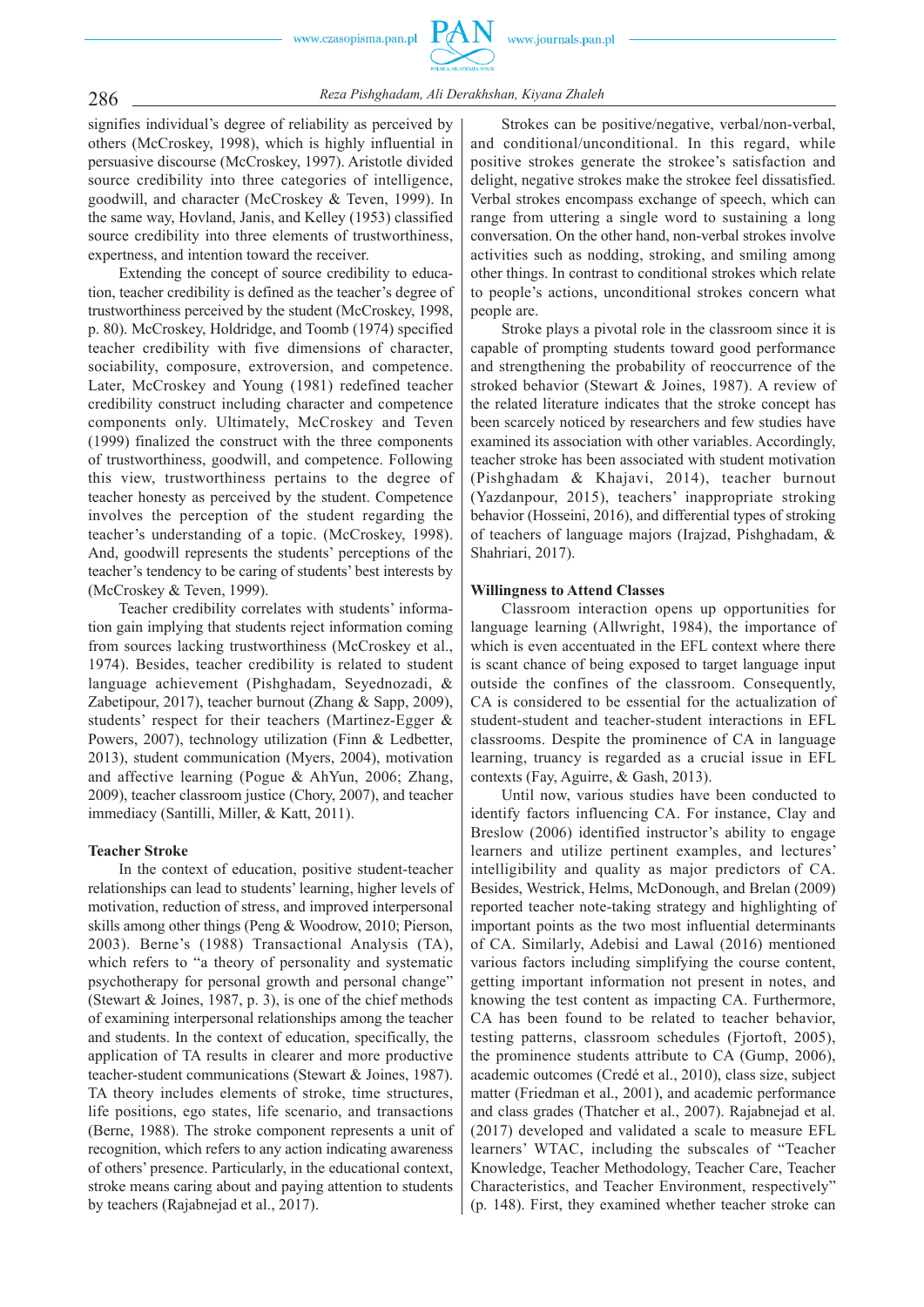287 *The Interplay of Teacher Success, Credibility, and Stroke with Respect to EFL Students' Willingness to Attend Classes*

predict WTAC. Their results indicated that valuing and non-verbal subscales of stroke could significantly predict WTAC. Secondly, they investigated whether WTAC components could predict foreign language achievement. Their findings manifested that teacher characteristics subscale of WTAC could predict learners' achievement, implying that teachers' respect for students and their sense of humor resulted in higher levels of achievement in ELT classes.

# **Purpose of the Study**

On the whole, based on the aforesaid importance of teacher characteristics in determining both academic and non-academic behaviors of students in the educational context and due to the paucity of empirical research examining teacher impacts on students' inclination toward attending classes, the current study was conducted with an eye toward predicting EFL students' WTAC in terms of three such characteristics, including teacher success, stroke, and credibility. Therefore, the present study attempted to find answers to the following research questions:

- 1. Are there any statistically significant relationships between teacher credibility, stroke, and success subscales and EFL students' WTAC?
- 2. Do teacher success, credibility, and stroke significantly predict EFL students' WTAC?

# **Methodology**

# **Participants**

A total number of 276 undergraduate students of TEFL and English Language and Literature at different universities located in Iran, participated in this study. The participants rated their English language instructors with regard to their success, credibility, and stroke. Subsequently, the participants determined the extent to which they are willing to attend classes themselves. The sample, obtained through applying the convenience sampling procedure, included both male  $(N = 102)$  and female ( $N = 174$ ) students whose age ranged between 18 to 34 years old. All the participants agreed to fill out the questionnaires and the relevant consent forms. Moreover, they were convinced of the confidentiality of the data they had provided and of the use of these data for research purposes only.

# **Instruments**

**Characteristics of Successful EFL Teachers Questionnaire.** In order to measure teachers' degree of success in the educational context, Characteristics of Successful EFL Teachers questionnaire, developed and validated by Moafian and Pishghadam (2008), was employed. The scale includes 47 items, the answers to which can range from 5 "*strongly agree*" to 1 "*strongly disagree*". Additionally, this scale encompasses 12 subscale of: teaching accountability, interpersonal relationships, attention to all, examination, commitment, learning boosters, creating a sense of competence, teaching boosters, physical and emotional acceptance, empathy, CA, and dynamism. The Cronbach's alpha reliability estimate reported for the scale by Moafian and Pishghadam (2008) was .94. In the present study, reliability of the scale was .96.

**Teacher Credibility Scale.** The second scale employed in this study was the Teacher Credibility Scale designed and validated by McCroskey and Teven (1999). The questionnaire includes 18 items measured by a seven-point bipolar scale. This scale contains three subscales of trustworthiness (TR), competence (CO), and goodwill (GO). The Cronbach's alpha reliability reported for the Persian version of the scale was .86 (Pishghadam et al., 2017), and the reliability estimation reported for the current study was .94.

**Student Stroke Scale.** The scale was developed and validated (Pishghadam & Khajavi, 2014) to measure the stroke the teacher gives to the students in the classroom. The scale encompasses 18 items assessing positive, negative, verbal, and non-verbal strokes. The respondents' answers to the items can vary from 1 "*never*" to 5 "*always*". The original Cronbach's alpha reliability of the scale reported by Pishghadam and Khajavi (2014) was .88. The calculated reliability reported for the present study was .92.

**WTAC Scale.** WTAC Questionnaire, designed and validated by Rajabnejad et al. (2017), measures students' reasons for CA. The scale includes 25 items, the answers to which can vary from 1 "*strongly disagree*" to 5 "*strongly agree*". The questionnaire is comprised of five subscales of Teacher knowledge, Teacher methodology, Teacher care, Teacher characteristics, and Teacher environment. While the reported Cronbach's alpha reliability for the scale has been .83, the computed reliability for the current study was .88.

# **Procedure**

Before filling out the questionnaires, the participants filled out a consent form, and they were informed of the voluntary nature of their participation in the study. To collect the required data, all the above-mentioned scales were administered to the participants. The participants needed at most 40 minutes to answer the questionnaires.

In this study, the dependent variable is WTAC, and the independent variables are teacher success, teacher credibility, and teacher stroke. Measurement of reliability of the scales was done through employing the Cronbach's alpha procedure. Additionally, to examine the potential relationships among the variables, Pearson multiple correlation coefficients were run using SPSS (Version 22). Subsequently, path analysis utilizing Amos (Version 24) was employed to estimate the possible predictability of WTAC through each of the independent variables.

# **Results**

In this study, the first research question was examined through employing Pearson product-moment correlation. The descriptive statistics for and correlations among teacher success subscales and students' WTAC are indicated in Table 1. As Table 1 shows, there were positively significant relationships among students' WTAC and teacher success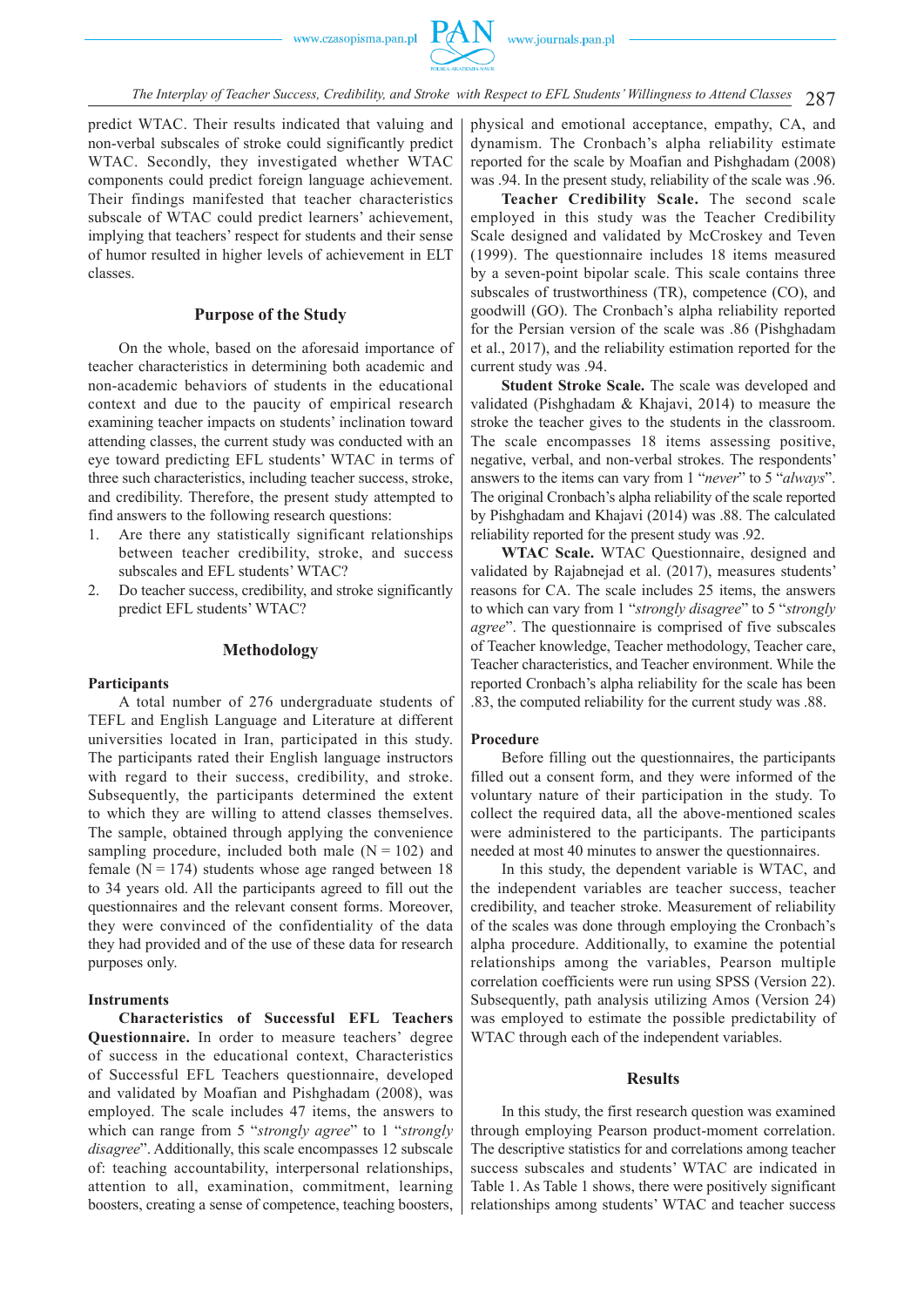$-$  www.czasopisma.pan.pl  $\underbrace{PAN}_{\text{reas.axanen} \text{varax}}$  www.journals.pan.pl  $-$ 

| Table 1. Descriptive Statistics and Correlations among WTAC and Teacher Success Subscales |                      |           |          |         |          |          |          |         |          |           |              |          |                 |      | 288                                            |
|-------------------------------------------------------------------------------------------|----------------------|-----------|----------|---------|----------|----------|----------|---------|----------|-----------|--------------|----------|-----------------|------|------------------------------------------------|
|                                                                                           | Mean <sub>(SD)</sub> |           |          | 3       | 4        | 5        | ৩        | Ļ       | $\infty$ | $\bullet$ | $\mathbf{r}$ |          | $\overline{12}$ | WTAC |                                                |
| 1. Teaching Accountability                                                                | 32.07 (3.32)         | 1.00      |          |         |          |          |          |         |          |           |              |          |                 |      |                                                |
| 2. Interpersonal Relationships                                                            | 30.54 (4.29)         | $*869.$   | 1.00     |         |          |          |          |         |          |           |              |          |                 |      |                                                |
| 3. Attention to All                                                                       | 21.80 (3.32)         | $.71**$   | $.62***$ | 1.00    |          |          |          |         |          |           |              |          |                 |      |                                                |
| 4.Examination                                                                             | 13.09(1.99)          | $65**$    | 54**     | $.64**$ | 1.00     |          |          |         |          |           |              |          |                 |      |                                                |
| 5.Commitment                                                                              | 14.04 (1.30)         | $.64***$  | $.36***$ | $*80*$  | $.51**$  | $1.00\,$ |          |         |          |           |              |          |                 |      |                                                |
| 6.Learning Boosters                                                                       | 26.44 (3.31)         | $*80*$    | .65**    | .79**   | $*899$ . | $.57***$ | $1.00\,$ |         |          |           |              |          |                 |      |                                                |
| 7. Creating a Sense of Competence                                                         | 16.48 (2.73)         | $.72***$  | .63**    | $.71**$ | $.64***$ | $45**$   | $*80*$   | 1.00    |          |           |              |          |                 |      |                                                |
| 8. Teaching Boosters                                                                      | 18.29 (1.83)         | $.67**$   | $50**$   | $.56**$ | $**19$ . | .59**    | .65**    | $.57**$ | 1.00     |           |              |          |                 |      |                                                |
| 9. Physical and Emotional Acceptance                                                      | 9.55 (.887)          | $*899.$   | $.32***$ | $.53**$ | $*80*$   | $.54***$ | $.60**$  | $45**$  | $-51**$  | $1.00\,$  |              |          |                 |      |                                                |
| 10. Empathy                                                                               | 8.78 (1.50)          | $.56**$   | $.62**$  | 59**    | $.54***$ | $*804.$  | $.61**$  | $*809.$ | $46**$   | $.33**$   | 1.00         |          |                 |      |                                                |
| 11.Class Attendance                                                                       | 9.09 (1.38)          | $*$ 19.   | $35**$   | $.51**$ | $.52***$ | $.54**$  | $.57**$  | $488**$ | $.51**$  | $.64***$  | $*80*$       | 1.00     |                 |      |                                                |
| 12. Dynamism                                                                              | 9.08(1.15)           | $***89$ . | 54**     | $.63**$ | $.51**$  | $*80*$   | $.61**$  | $58***$ | $50**$   | $.58**$   | $42**$       | $49**$   | 1.00            |      |                                                |
| WTAC                                                                                      | 209.12 (21.89)       | $65**$    | $.58**$  | $.57**$ | $.54***$ | $46**$   | $.70**$  | $*809.$ | $*867$   | $49**$    | $.70**$      | $.39***$ | $.57***$        | 1.00 |                                                |
| ** $p < 01$ .<br>$p < 0.05$ ;                                                             |                      |           |          |         |          |          |          |         |          |           |              |          |                 |      | Reza Pishghadam, Ali Derakhshan, Kiyana Zhaleh |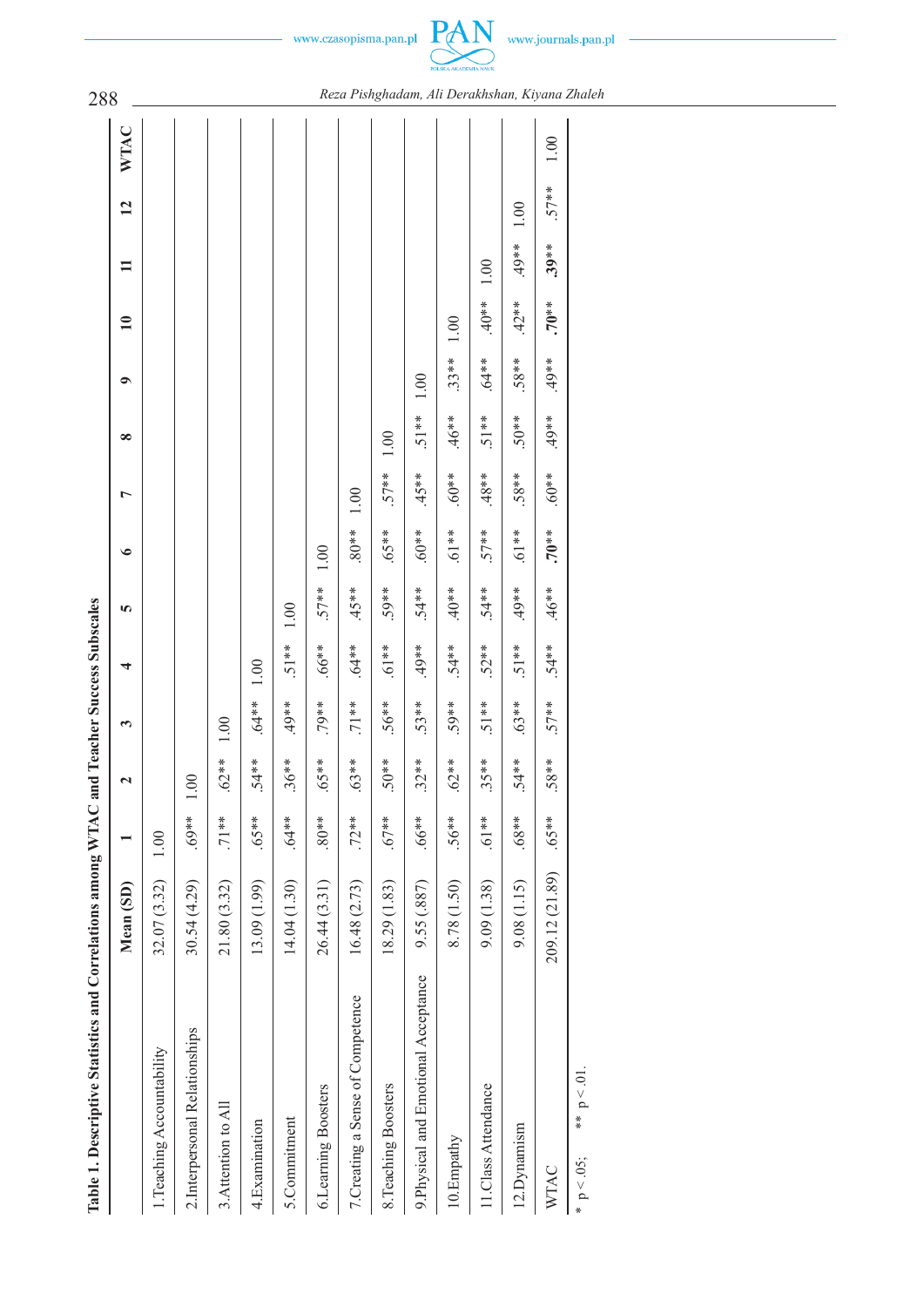289 *The Interplay of Teacher Success, Credibility, and Stroke with Respect to EFL Students' Willingness to Attend Classes*

|                 | Mean (SD)      | Competence | <b>Goodwill</b> | <b>Trustworthiness</b> | <b>WTAC</b> |
|-----------------|----------------|------------|-----------------|------------------------|-------------|
| Competence      | 23.61 (9.50)   | 1.00       |                 |                        |             |
| Goodwill        | 29.50 (7.17)   | $.75***$   | l.00            |                        |             |
| Trustworthiness | 27.68 (7.23)   | $.86**$    | $.84**$         | 1.00                   |             |
| <b>WTAC</b>     | 209.12 (21.89) | $.14*$     | $.23**$         | $15*$                  | 1.00        |

**Table 2. Descriptive Statistics and Correlations among Teacher Credibility Subscales and WTAC**

\*  $p < .05$ ; \*\*  $p < .01$ .

**Table 3. Descriptive Statistics and Correlations among WTAC and Teacher Stroke Subscales** 

|                         | Mean (SD)      | <b>Verbal</b> | <b>Non-verbal</b> | <b>Valuing</b> | <b>Class Activities</b> | <b>WTAC</b> |
|-------------------------|----------------|---------------|-------------------|----------------|-------------------------|-------------|
| Verbal                  | 17.60(5.29)    | 1.00          |                   |                |                         |             |
| Non-verbal              | 11.86(3.08)    | 74**          | 1.00              |                |                         |             |
| Valuing                 | 11.32(4.32)    | $77**$        | $.68**$           | 1.00           |                         |             |
| <b>Class Activities</b> | 13.73(3.69)    | $.64**$       | $.52**$           | $.68**$        | 1.00                    |             |
| <b>WTAC</b>             | 209.12 (21.89) | $.39**$       | $.33**$           | $.43**$        | $.46**$                 | 1.00        |

\* p < .05; \*\* p < .01.

subscales (ranging from .39 to .70). Learning boosters  $(r = .70, p < .01)$  and empathy  $(r = .70, p < .01)$  subscales had the highest correlations with WTAC, and CA (*r* = .39,  $p < .01$ ) subscale had the lowest correlation with WTAC.

Table 2 indicates the descriptive statistics pertaining to and correlations among teacher credibility subscales and WTAC. As represented in Table 2, there were positively significant relationships among students' WTAC and teacher credibility subscales (ranging from .14 to .23). Goodwill subscale had the highest correlation with WTAC  $(r = .23, p < .01)$ , while competence subscale had the lowest correlation with WTAC  $(r = .14, p < .05)$ .

Table 3 shows the descriptive statistics related to and correlations among teacher stroke subscales and overall WTAC. As demonstrated in Table 3, there were positively significant relationships among students' WTAC and teacher stroke subscales (ranging from .33 to .46). Class activities subscale had the highest correlation with WTAC  $(r = .46, p < .05)$ , while non-verbal subscale had lowest correlation with WTAC  $(r = .33, p < .05)$ .

Moreover, path analysis was utilized to examine the second research question of the study. A model was proposed here which was assessed through the Amos 24.00 statistical package. Figure 1 represents the finalized model. Several fit indices were investigated in order to check whether the suggested model fitted the data of the study. For the model to be acceptable, the chi-square magnitude should be non-significant, Chi-square/*df* ratio should not be higher than 2 or 3, the Comparative Fit Index (CFI) and the Good Fit Index (GFI) cut values should be greater than .90**,**  and the Root Mean Square Error of Approximation (RMSEA) should be around .06 or .07 (Schreiber, Nora, Stage, Barlow, & King, 2006). As the findings revealed, the model fitted perfectly with the data of the study (i.e., the chi-square/df ratio (2.19), RMSEA (.065), CFI (.94), and GFI (.93)).

The results of path analysis among teacher success, credibility, stroke, and students' WTAC are demonstrated in Figure 1.

As Figure 1 indicates, all the three independent variables positively and significantly predicted the dependent variable (WTAC): teacher success ( $\beta$  = .62, *p* < .05), credibility ( $\beta$  = .17, *p* < .05), and stroke ( $\beta$  = .21,  $p < .05$ ). The model also showed that teacher success was

# **Figure 1. Path Analysis among Teacher Success, Credibility, Stroke, and Students' WTAC**

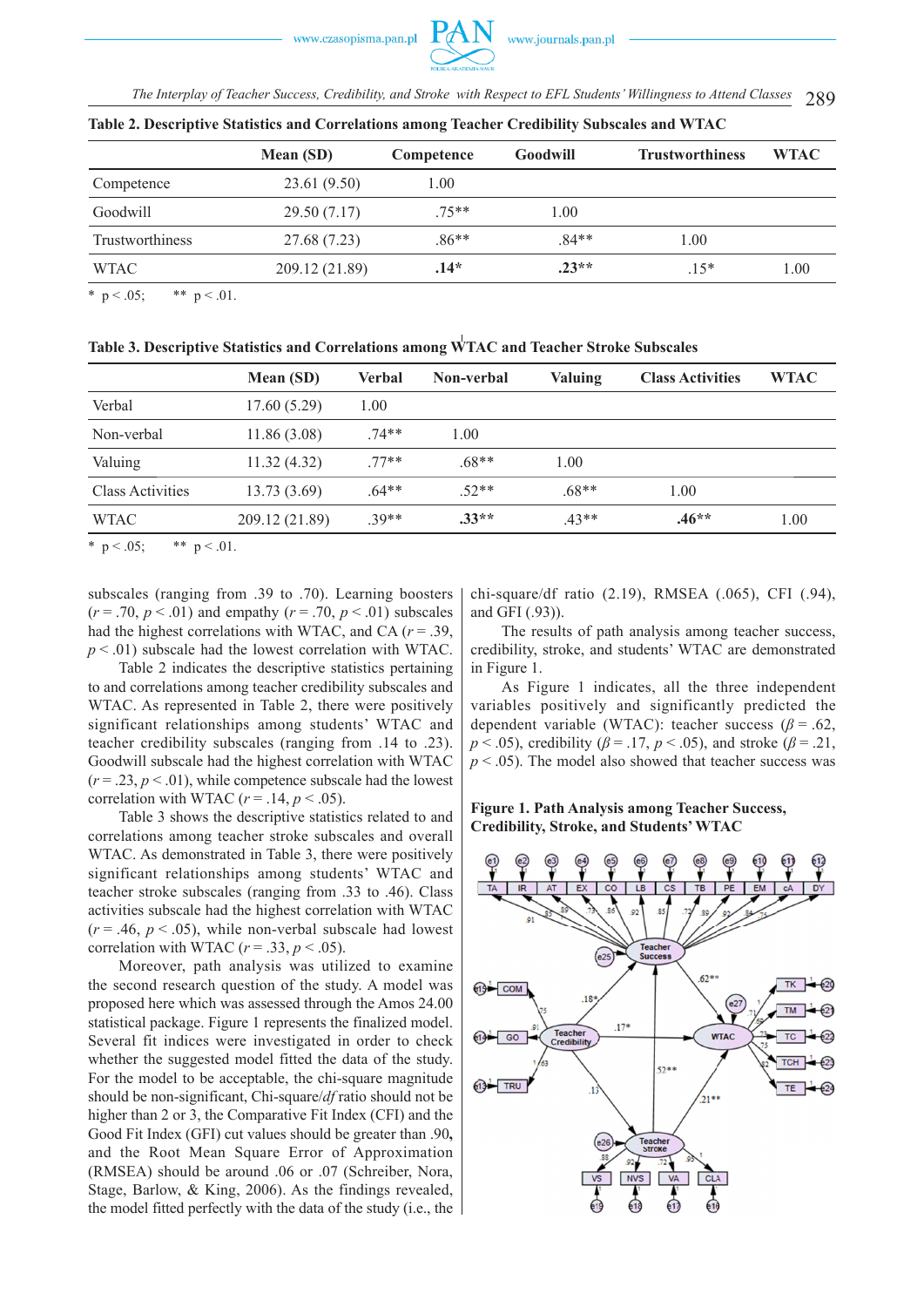290 *Reza Pishghadam, Ali Derakhshan, Kiyana Zhaleh*

positively and significantly predicted by teacher credibility (*β* = .18, *p* < .05) and stroke (*β* = .52, *p* < .05). However, teacher stroke was not significantly predicted by teacher credibility ( $\beta$  = .13,  $p$  > .05).

#### **Discussion and Conclusion**

The aims of the current study were first, to examine the potential associations among EFL students' WTAC and teachers' success, credibility, and stroke, and secondly, to determine the predictive powers of teacher success, credibility, and stroke in students' WTAC. Regarding the first research question of this study, the results of correlational analyses revealed a significantly positive correlation, first, between teacher success and students' WTAC, secondly, between teacher credibility and students' WTAC, and thirdly, between teacher stroke and students' WTAC.

As to the positive association existing between teacher success and students' WTAC, it can be stated that this finding was aligned with the outcomes of Gershenson's (2016) study underscoring the notable role of teacher effectiveness in CA and findings of Liu and Loeb (2017) highlighting the significance of teacher effectiveness in reducing students' truancy at the middle and high school levels. Furthermore, inasmuch as teacher success is considered as one of the strongest determinant of learner academic success (Galluzzo, 2005), there is no surprise that students are more prone to attend classes of more successful teachers. Concerning the positive relationship existing between teacher credibility and students' WTAC, it can be mentioned that this result lends support to those of other studies portraying the significance of teacher credibility in students' language achievement (Pishghadam et al., 2017), motivation and affective learning (Pogue & AhYun, 2006; Zhang, 2009), communication (Myers, 2004), and respect for their teachers (Martinez-Egger & Powers, 2007). The findings of all these studies reveal the degree to which students' academic decisions, including their CA, can be affected by their perceptions of their teachers' credibility level. Regarding the positive correlation between teacher stroke and students' WTAC, it can be acknowledged that this finding is in congruence with those of another study conducted by Rajabnejad et al. (2017), demonstrating teacher stroke as an influential factor in students' academic achievement and WTAC.

With regard to the second question of the study, teacher success was found to be a significant predictor of students' WTAC, as represented by the results of path analysis. According to Tamblyn (2000), teachers are perceived by students as more successful when they attend to students' ideas, provide a friendly class atmosphere, and are flexible, humorous, and knowledgeable. Hence, it is justified that students will be more inclined to attend classes when their teachers possess such features. In other words, students are highly attentive to notice which teachers can contribute more to their learning and thus, worthy of attending their classes. This claim is consonant with Afe's (2001) statement that teacher success can definitely affect learners' academic achievement. All in all, it can be concluded that students' CA rate can change depending on how much their teachers are caring, attentive, competent, and understanding (Pishghadam & Karami, 2017).

Moreover, as indicated by the results of path analysis, teacher credibility was found to be a significant predictor of students' WTAC. This finding is consistent with those of another study revealing that learners show more tendency toward taking courses with those teachers perceived as more credible (Nadler & Nadler, 2001). Furthermore, when a teacher proves to be more believable, his/her perceived credibility can affect students' respect for the teacher (Martinez-Egger & Powers, 2007), students' motivation and affective learning (Pogue & AhYun, 2006), or students' desire to attend classes, as the results of the present study showed. As put forward by Aristotle, credibility is one means of persuasion, and more specifically, teacher credibility plays a central role in persuasive discourse in the educational context (McCroskey, 1997). Thus, teachers regarded as credible can more effectively persuade their students about the importance of the subject matter and students' presence in the classroom, which may subsequently increase students' CA rate.

Furthermore, the results of path analysis exhibited that students' WTAC is significantly predicted by teacher stroke. What this finding implies is that strokees (i.e. those students attended to by the strokers) who receive more stroke from the strokers (i.e. those teachers who give strokes) are more inclined to believe that their presence in the classroom is worthwhile in comparison to those students given less stroke. This finding is justifiable when we consider individuals' hunger for recognition (Pishghadam & Karami, 2017). Actually, when teachers can satisfy this students' need through giving various kinds of stroke, they imply to students that they are caring about and paying attention to students. Consequently, in order to receive more stroke from their teachers, students are more willing to attend classes.

All in all, as student's CA is a fundamental element of educational programs, more comprehensive investigations of the variables affecting WTAC can play a significant role in improving CA rate among learners. Accordingly, the results of this study contribute to this effort as it investigated three such largely unnoticed factors, namely teacher success, stroke, and credibility. Furthermore, as Gourneau (2005) mentioned that "effective attitudes and actions employed by teachers can ultimately make positive differences on the lives of their students" (p. 1), the implications of this study is to improve teachers' actions which yield higher rate of CA in their students. In sum, given the indispensable impact of teacher characteristics on learner WTAC, this study recommends language teachers to attend to their own qualities and characteristics, specifically teacher success, stroke, and credibility. As already mentioned in this study, the higher the levels of teacher credibility, stroke, and success are, the more willing the students become to attend classes. Besides, the concepts of teacher credibility, success, and stroke can be addressed in teacher education programs in order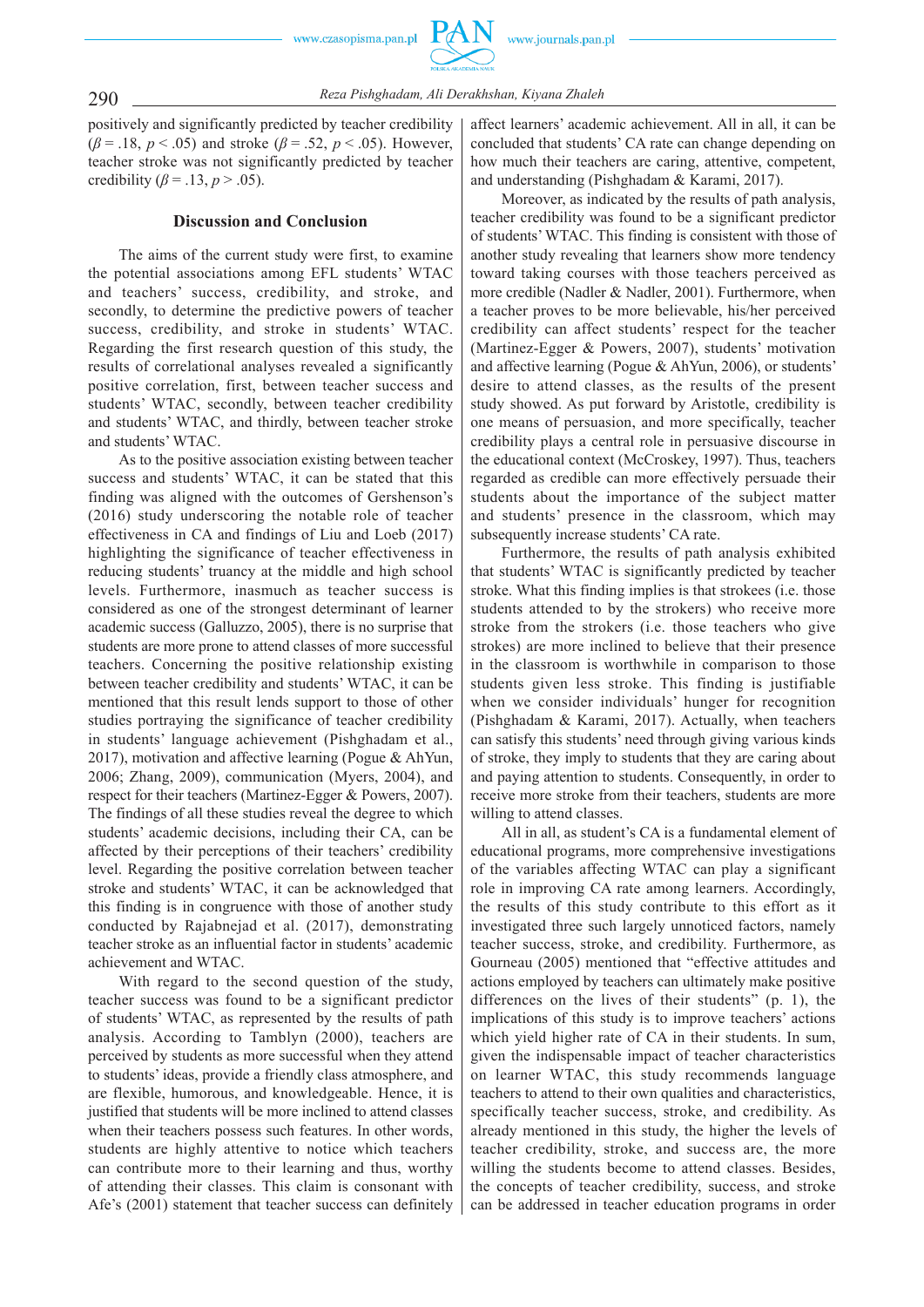

The Interplay of Teacher Success, Credibility, and Stroke with Respect to EFL Students' Willingness to Attend Classes  $291$ 

to help teachers increase their effectiveness in educational settings. As maintained by Koc (2013), teacher training programs have the potential to solidify or modify teachers' beliefs.

The limitations of the current study need to be acknowledged here, however. It was conducted in the context of universities. So, future studies can be done to probe these variables in other contexts such as private language institutes or public schools. Additionally, generalizations based on the findings of the current research should be done with some caution, as the sample consisted of 276 participants. Another caveat of the study is that, for data analysis, only Pearson correlation and path analysis were used. Further studies can be conducted in future studies utilizing qualitative methods such as interview or case study in order to examine these relations.

#### **References**

- Adebisi, O. S., & Lawal, K. O. (2016). Factors influencing students' class attendance decisions: A study of business administration students. *Arabian Journal of Business and Management Review*, *6*(2), 14–19.
- Afe, J. O. (2001). *Reflections on becoming a teacher and the challenges of teacher education.* Inaugural Lecture Series 64. Benin City: University of Benin, Nigeria.
- Allwright, R. L. (1984). The importance of interaction in classroom language learning. *Applied Linguistics*, *5*(2), 156–171.
- Berne, E. (1988). *Games people play: The psychology of human relationships.* New York, NY: Grove Press.
- Birjandi, P., & Bagherkazemi, M. (2010). The relationship between Iranian EFL teachers' critical thinking ability and their professional success. *English Language Teaching*, *3*(2), 135–145.
- Brosh, H. (1996). Perceived characteristics of the effective language teacher. *Foreign Language Annals*, *29*(2), 125–136.
- Campbell, J., Kyriakides, L., Muijs, D., & Robinson, W. (2004). *Assessing teacher effectiveness*. New York, NY: Routledge Falmer.
- Chory, R. M. (2007). Enhancing student perceptions of fairness: The relationship between instructor credibility and classroom justice. *Communication Education*, *56*(1), 89–105.
- Clay, T., & Breslow, L. (2006). Why students don't attend class. *MIT Faculty Newsletter*, XVIII (4). Retrieved November 3, 2018, from http://web.mit.edu/fnl/volume/184/breslow.html.
- Credé, M., Roch, S. G., & Kieszczynka, U. M. (2010). Class attendance in college a meta-analytic review of the relationship of class attendance with grades and student characteristics. *Review of Educational Research*, *80*(2), 272–295.
- Demmon-Berger, D. (1986). *Effective teaching: Observations from research*. Arlington, VA: American Association of School Administrators.
- Devadoss, S., & Foltz, J. (1996). Evaluation of factors influencing student class attendance and performance. *American Journal of Agricultural Economics*, *78*(3), 499–508.
- Elizabeth, C. L. M., May, C. M. H., & Chee, P. K. (2008). Building a model to define the concept of teacher success in Hong Kong. *Teaching and Teacher Education*, *24*(3), 623–634.
- Ellett, C. D., & Teddlie, C. (2003). Teacher evaluation, teacher effectiveness and school effectiveness: Perspectives from the USA. *Journal of Personnel Evaluation in Education*, *17*(1), 101–128.
- Fay, R. E., Aguirre, R. V., & Gash, P. W. (2013). Absenteeism and language learning: Does missing class matter? *Journal of Language Teaching and Research*, *4*(6), 1184–1190.
- Finn, A. N., & Ledbetter, A. M. (2013). Teacher power mediates the effects of technology policies on teacher credibility. *Communication Education*, *62*(1), 26–47.
- Fjortoft, N. (2005). Students' motivations for class attendance. *American Journal of Pharmaceutical Education*, *69*(1), 107–112.
- Friedman, P., Rodriguez, F., & McComb, J. (2001). Why students do and do not attend classes: Myths and realities. *College Teaching*, *49*(4), 124–133.
- Frymier, A. B., & Thompson, C. A. (1992). Perceived teacher affinity-seeking in relation to perceived teacher credibility. *Communication Education*, *41*(4), 388–399.
- Galichon, J. P., & Friedman, H. H. (1985). Cutting college class: An investigation. *College Student Journal*, *19*(1), 357–360.
- Galluzzo, G. R. (2005). Performance assessment and renewing teacher education. The possibilities of the NBPTS standards. *The Clearing House: A Journal of Educational Strategies, Issues and Ideas*, *78*(4), 142–145.
- Gershenson, S. (2016). Linking teacher quality, student attendance, and student achievement. *Education Finance and Policy*, *11*(2), 125–149.
- Gourneau, B. (2005). Five attitudes of effective teachers: Implications for teacher training. *Essays in Education*, *13*, 1–8.
- Gray, D. L., Anderman, E. M., & O'Connell, A. A. (2011). Associations of teacher credibility and teacher affinity with learning outcomes in health classrooms. *Social Psychology of Education*, *14*(2), 185–208.
- Gump, S. E. (2004). Keep students coming by keeping them interested: Motivators for class attendance. *College Student Journal*, *38*(1), 157–160.
- Gump, S. E. (2006). Guess who's (not) coming to class: student attitudes as indicators of attendance. *Educational Studies*, *32*(1), 39–46.
- Heck, R. H. (2009). Teacher effectiveness and student achievement. *Journal of Educational Administration*, *47*(2), 227–249.
- Hiebert, J., Morris, A. K., Berk, D., & Jansen, A. (2007). Preparing teachers to learn from teaching. *Journal of Teacher Education*, *58*(1), 47–61.
- Hosseini, S. (2016). *EFL teachers' perceptions of stroke and their application in class: A qualitative study* (Unpublished Master's thesis). Mashhad: Ferdowsi University of Mashhad.
- Hovland, C. I., Janis, I. L., & Kelley, H. H. (1953). *Communication and persuasion.* New Haven, CT: Yale University Press.
- Irajzad, F., Pishghadam, R., & Shahriari, H. (2017). Examining the stroking behavior of English, Persian, and Arabic school teachers in Iran: A mixed-methods study. *International Journal of Instruction*, *10*(2), 219–236.
- Johnson, S. M., & Birkeland, S. E. (2003). Pursuing a "sense of success": New teachers explain their career decisions. *American Educational Research Journal*, *40*(3), 581–617.
- Koc, M. (2013). Student teachers' conceptions of technology: A metaphor analysis. *Computers & Education*, *68*, 1–8.
- Liu, J., & Loeb, S. (2017). *Engaging teachers: Measuring the impact of teachers on student attendance in secondary school*. Retrieved February 7, 2019, from http://cepa.stanford.edu/wp17-01.
- Martinez-Egger, A. D., & Powers, W. G. (2007). Student respect for a teacher: Measurement and relationships to teacher credibility and classroom behavior perceptions. *Human Communication*, *10*(2), 145–155.
- McCroskey, J. C. (1997). *An introduction to rhetorical communication*  (7th ed.). Needham Heights, MA: Allyn & Bacon.
- McCroskey, J. C. (1998). *An introduction to communication in the classroom* (2nd ed.). Acton, MA: Tapestry Press.
- McCroskey, J. C., & Teven, J. J. (1999). Goodwill: A reexamination of the construct and its measurement. *Communication Monographs*, *66*(1), 90–103.
- McCroskey, J. C., & Young, T. J. (1981). Ethos and credibility: The construct and its measurement after three decades. *Central States Speech Journal*, *32*(1), 24–34.
- McCroskey, J. C., Holdridge, W. E., & Toomb, J. K. (1974). An instrument for measuring the source credibility of basic speech communication instructors. *Speech Teacher*, *23*(1), 26–33.
- Moafian, F., & Pishghadam, R. (2009). Construct validation of a questionnaire on characteristics of successful Iranian EFL teacher. *Pazhuhesh-e-Zabanha-ye-Khareji*, *54*, 127–142.
- Moore, R., Jensen, M., Hatch, J., Duranczyk, I., Staats, S., & Koch, L. (2003). Showing up: The importance of class attendance for academic success in introductory science courses. *The American Biology Teacher*, *65*(5), 325–329.
- Myers, S. A. (2004). The relationship between perceived instructor credibility and college student in-class and out-of-class communication. *Communication Reports*, *17*(2), 129–137.
- Nadler, M. K., & Nadler, L. B. (2001). The roles of sex, empathy, and credibility in out-of-class communication between faculty and students. *Women's Studies in Communication*, *24*(2), 241–261.